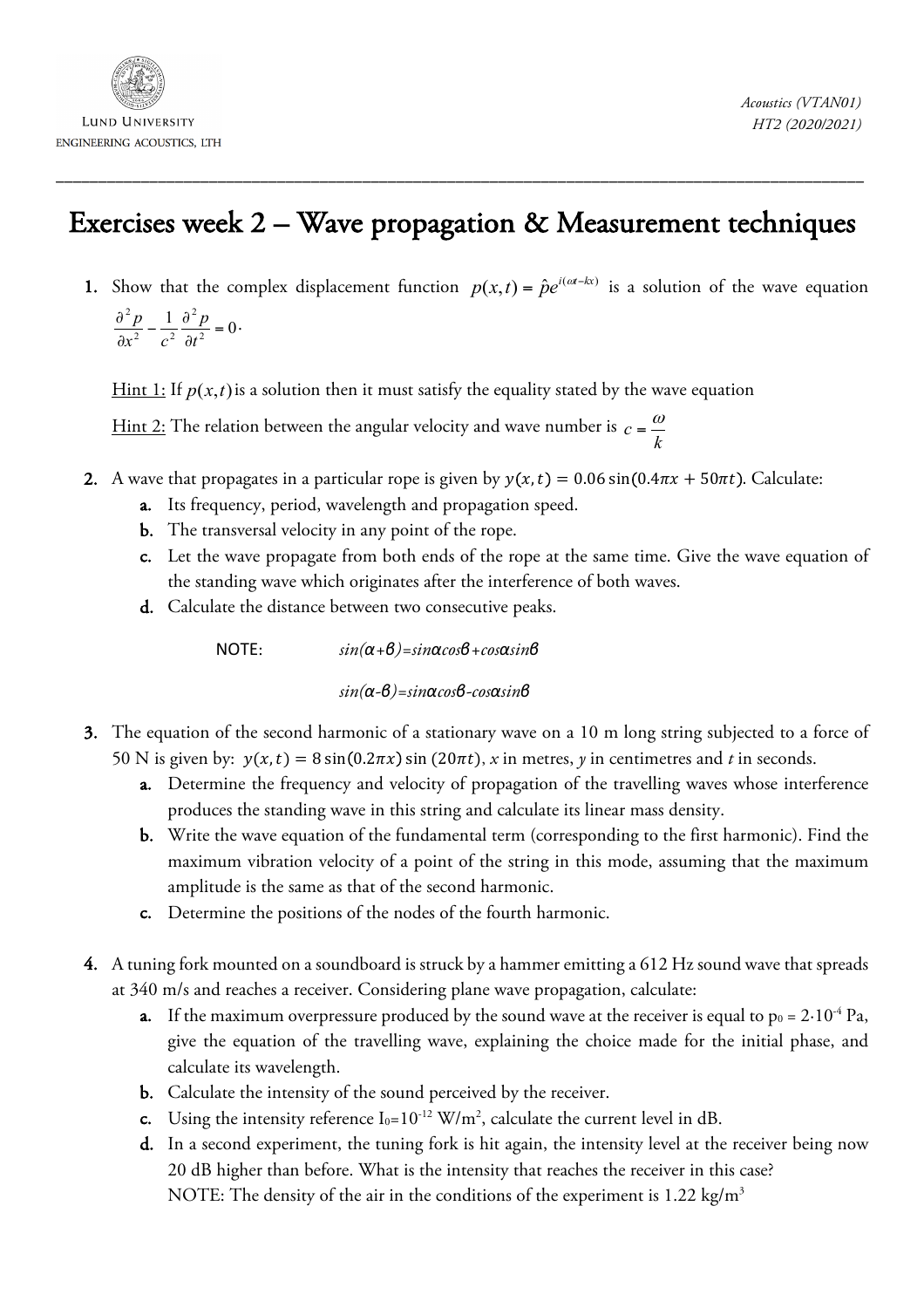

5. A transversal wave of 1 cm of amplitude and 100 Hz of frequency propagates along the *x-*axis with a velocity of 20 m/s. Write the expression of the elongation, velocity and acceleration of a particle located 10 cm from the focus/source. In which instant does the particle reach the maximum values of the previous expressions?

\_\_\_\_\_\_\_\_\_\_\_\_\_\_\_\_\_\_\_\_\_\_\_\_\_\_\_\_\_\_\_\_\_\_\_\_\_\_\_\_\_\_\_\_\_\_\_\_\_\_\_\_\_\_\_\_\_\_\_\_\_\_\_\_\_\_\_\_\_\_\_\_\_\_\_\_\_\_\_\_\_\_\_\_\_\_\_\_\_\_\_\_\_\_\_

- 6. A wave propagating in a string is described by the equation (in S.I. units):  $y(x, t) = 0.003 \sin(80t 6x)$ If the string has a fixed end on a wall, write the equation of the reflected wave.
- 7. Two sound waves described by the equation:  $y(x, t) = 1.2 \cos 2\pi (170t 0.5x)$  are emitted from two different coherent sources and interfere at a point P located 20 m from one source and 25 m from the other. Determine the perturbation that each of the sources originate at point P, at time t=1 s. Calculate the phase difference of the waves at the point in question and determine the amplitude of the total disturbance at that point.
- 8. Two people separated by a distance of 4 cm toss each a stone into a lake. When they hit the surface of the water they generate coherent waves with a frequency of 24 Hz, which propagate with a speed of 12 cm/s. Determine the type of disturbance that will exist at a point A that is located 10 cm from one person and 12 cm from the other, as well as at another point B which is located 8 cm and 9.75 cm from both persons, respectively.
- 9. A guitar string of 1 m long fixed at both ends vibrates with a 4-node-pattern. The center points of the rope have a maximum displacement of 4 mm. If the waves speed in the string is 660 m/s, find the frequency with which the string vibrates and the expression of the resulting standing wave.
- 10. Consider the following signals:  $x_1(t) = \cos 2\pi(10)t$  and  $x_2(t) = \cos 2\pi(50)t$  which are sampled at 40 Hz. Is the sampling frequency correctly chosen so as to avoid aliasing?
- 11. Let an analog signal be  $x_a(t) = 3\cos(100\pi t)$ 
	- a. Determine the minimum sampling rate required to avoid aliasing.
	- **b.** Suppose that the signal is sampled at the rate of  $f_s = 200$  Hz; what is the discrete-time signal obtained after sampling?
	- c. Suppose that the signal is sampled at the rate of  $f_s$ =75 Hz, what is the discrete-time signal obtained after sampling?
- 12. Consider the analog signal  $x_a(t) = 3\cos(50\pi t) + 10\sin(300\pi t) \cos(100\pi t)$ . What is the Nyquist frequency for this signal? Is there any problem sampling *xa* if the Nyquist frequency is employed?

## Answers: